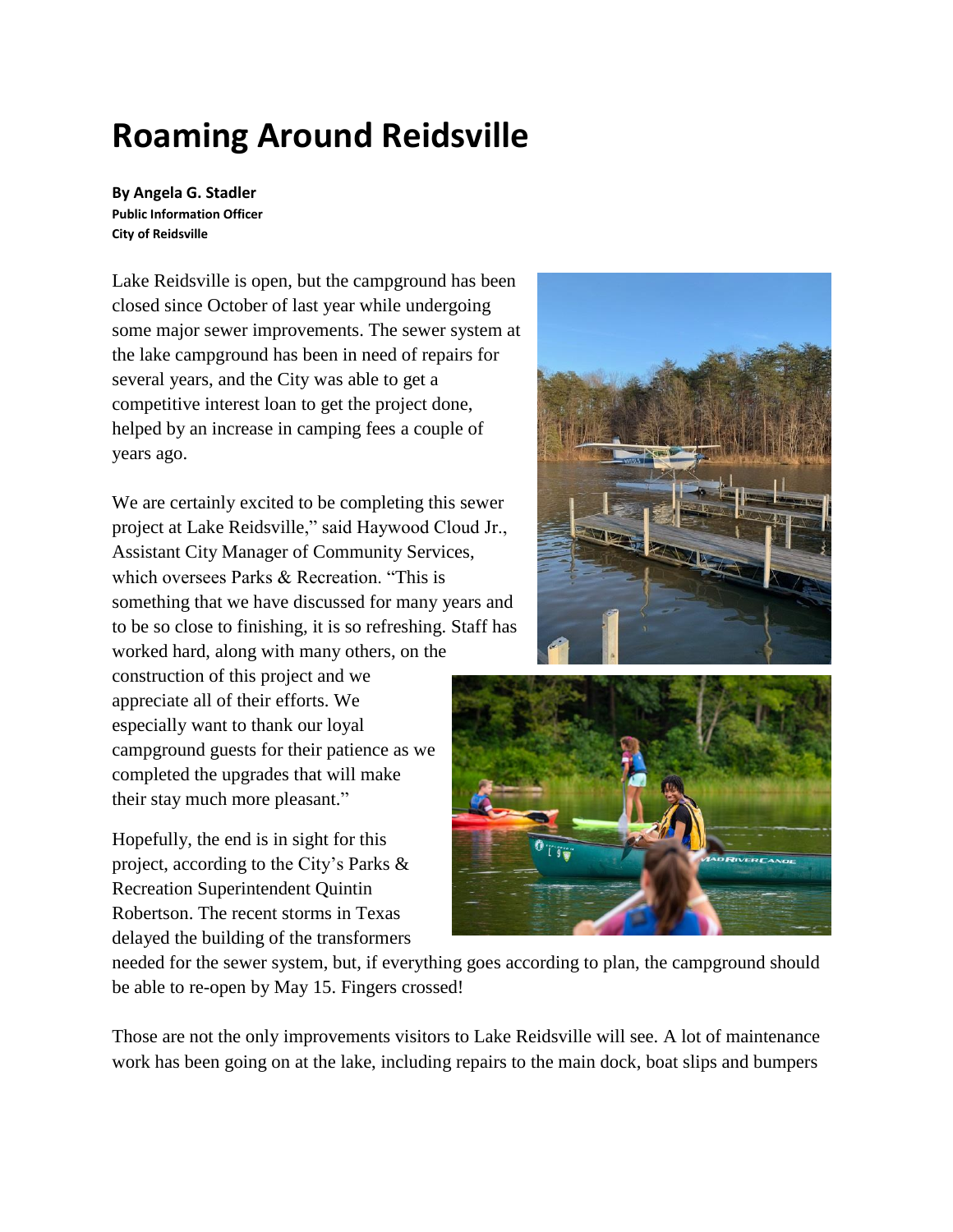included. While boats have been able to get in and out of the water, I'm sure these improvements to the dock will serve everyone well.

Also, new lighting has been installed at the existing soccer field out at the lake. Robertson said this will help not only the existing field but also the City's plan to expand to include several multi-purpose fields to the lake landscape.

We are excited about these wonderful improvements at the lake, and like our camping enthusiasts, are looking forward to the re-opening of the campground area soon.

In other happenings around the City of Reidsville:

## **Bunny Hop Promotion.**

Come to downtown Reidsville to find "eggscellent" sales and enter to win prizes as part of the Reidsville Downtown Corporation's "Bunny Hop" promotion, which runs March 29-April 4, 2021. Look for the Bunny Feet in downtown windows! The Easter Bunny will be hopping around downtown from 3-6 p.m. on Friday, April 2, and from 11-2 p.m. Saturday, April 3, 2021. Bring the kids on down for pictures!

## **Story Walk on Scales.**

The Story Walk on Scales continues in April with the book "Pete the Cat, Five Little Bunnies." You can take a stroll through downtown Reidsville and enjoy a walking storybook. Pages of the children's book will be installed in 13 downtown storefront windows throughout the month of April beginning at the Reidsville Public Library on Morehead Street. The storybook will continue down Scales, ending back up at Eclectic Visions Art. After completing the storybook, your child can fill out the card, return it to the library and be entered to win a hard copy of the monthly book. This is a project of the Reidsville Downtown Corporation.

# **Reidsville Rec Sports.**

Co-Ed Volleyball registration begins April  $5<sup>th</sup>$ , ending May  $14<sup>th</sup>$ , for youth ages 7-15. The cost is \$15 for City residents and \$30 for non-City. Registration for basketball has been extended until April 16<sup>th</sup>. The start of rec baseball and softball season begins April 26<sup>th</sup>. Please check with the City Rec Department at 1-336-349-1090 for questions or updates. You can register online by going to [https://activenet.active.com/reidsvillerec.](https://activenet.active.com/reidsvillerec) Also, the Reidsville Parks & Recreation Department is waiting for final approval on E-Sports Registration. Be on the lookout for more information because if approved, registration will begin April 5-30. This is open for ages 10-17 for a \$15 fee. Tournament games will include Madden, NBA2k, Call of Duty and more.

# **Host Families Needed.**

The Old North State League is still looking for a few more host families for its premiere 2021 season at Jaycee Ballpark. Those willing to open their homes to Reidsville Luckies players,